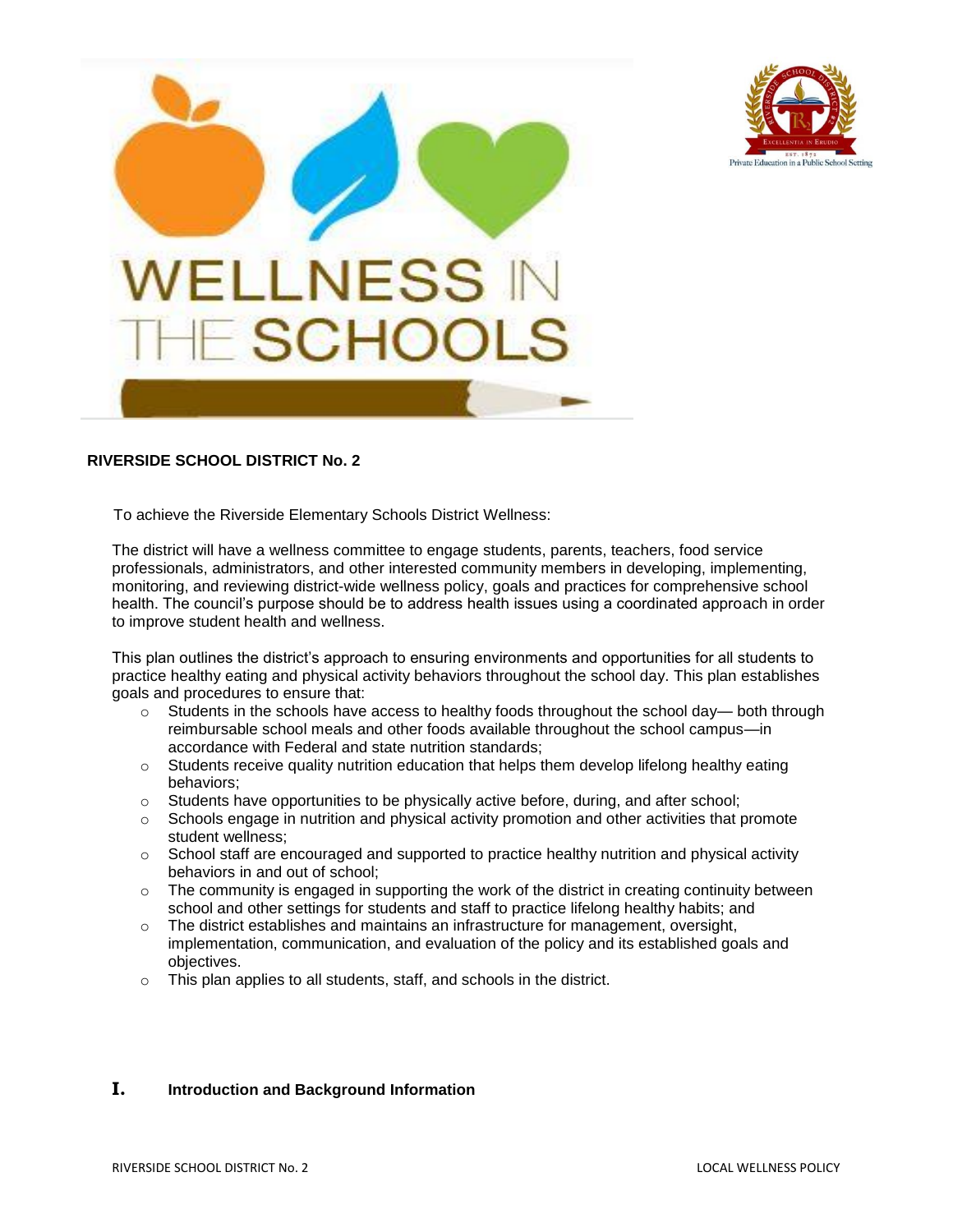On June 30, 2004, President George W. Bush signed Law 108-265, the Child Nutrition and WIC Reauthorization Act of 2004. This law requires that each local educational agency participating in a program authorized by the Richard B. Russell National School Lunch Act (42 U.S.C. 1751 et seq) or the Child Nutrition Act of 1966 (42 U.S.C. 1771 et seq) to establish a local school wellness policy by July 1, 2006.

In December 2010, President Barack Obama signed The Healthy, Hunger-Free Kids Act (HHFKA) of 2010. This law required the establishment of national regulations for all foods sold in the breakfast and lunch programs.

In July 2014, the regulations of HHFKA were expanded to cover the entire school building. This is known as the Smart Snacks Guidelines. In July 2016, the HHFKA finalized the regulations for the Local School Wellness Policy Implementation.

As required by law, the Riverside School District Wellness Policy includes:

- o **Goals for nutrition education and promotion, physical education and activity, and other school-based activities** that are designed to promote student wellness;
- o **Nutrition guidelines for all foods sold during the school day** with the objectives of promoting student health;
- o **Guidelines for reimbursable school meals**
- o **A plan for fostering community involvement and notification,** including parents, students, the school board, school administrators, and the public in the development and implementation of the school wellness policy
- o **A plan for monitoring and measuring implementation of the wellness policy**

### **II. Whole School, Whole Community, Whole Child: School Level Wellness Council and/or School Level Councils**

. Whole School, Whole Community, Whole Child (WSCC) is a ten component model created by the Centers for Disease Control and Prevention addressing the emotional and physical needs of everyone in the school setting: students, teachers and administrators. The components include the following: Physical Education and Physical Activity; Health Education; Health Services; Counseling, Psychological & Social Services; Social and Emotional School Climate; Physical Environment; Employee Wellness; Community Involvement; Family Engagement; and Nutrition Environment and Services. Schools can modify the model to fit the needs of their schools, students and communities.

## **III. Goal Areas for School Level Wellness Plans**

1. Nutrition Education and Promotion

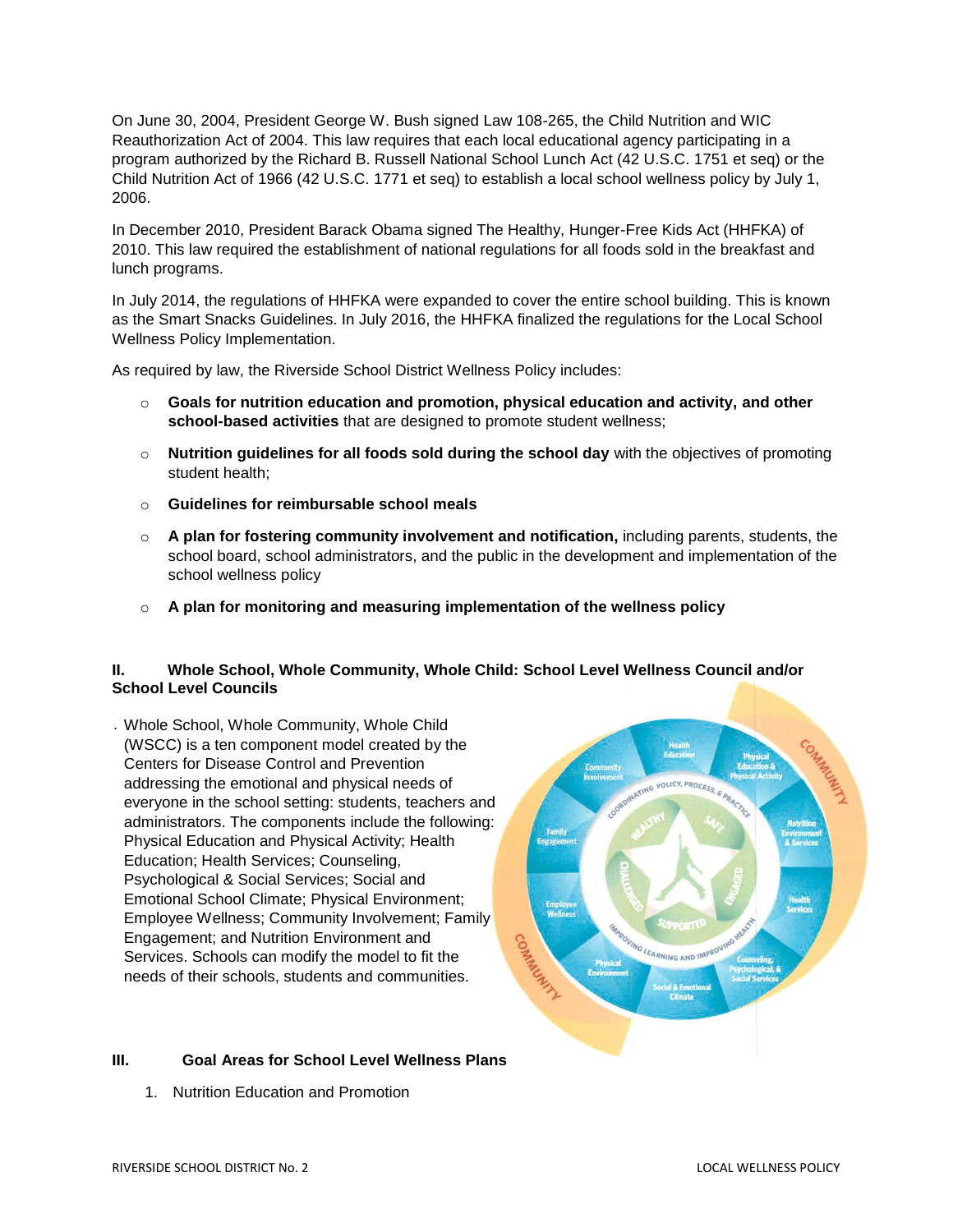- 2. Nutrition Guidelines for Foods Available During the School Day
- 3. Other School-Based Activities that Promote Wellness
- 4. Physical Education and Physical Activity
- 5. Public Notification: Communication Engaging Parents, School Staff and the Community
- 6. Implementation and Evaluation

The following objectives and standards are outlined for each goal area. The school level wellness council should comply with the goals of the district wellness policy and choose to implement one or more standards for each goal.

### **IV. School Wellness Council**

Riverside School District will convene a representative district wellness council that meets at least two times per year to establish goals for and oversee school health and safety policies and programs, including development, implementation, and periodic review and update of the district wellness policy. The district must allow parents, students, school nutrition staff, teachers of physical education, school health professionals, school administrators, and the general public to participate in the development, implementation, and periodic review and update of the wellness policy. The district wellness council meetings will be announced to the public to receive feedback in the development, implementation, review and any updates to the wellness policy.

| Name:                  | Title:                                   | <b>Email Address:</b>        | Role:               |
|------------------------|------------------------------------------|------------------------------|---------------------|
| Eva Chalabi            | <b>CNS Manager</b>                       | echalabi@riverside.k12.az.us | Council             |
|                        |                                          |                              | Leader              |
| Alejandrina Macias     | Kitchen Lead-Kings Ridge                 | amacias@riverside.k12.az.us  | Council             |
|                        |                                          |                              | Leader              |
| Alma Lopez             | <b>RESD &amp; MIT-LPN Nurse</b>          | alopez@riverside.k12.az.us   | Member              |
| <b>Gregory Sneed</b>   | Coordinator of Health and                | gsneed@riverside.k12.az.us   | Member              |
|                        | <b>Physical Education</b>                |                              |                     |
| Jocelyn Espinoza       | <b>MIT-Student Council</b>               |                              | Student<br>Member   |
| Kimberly               | <b>MIT-Student Council</b>               |                              | Parent              |
| Valenzuela-Ácosta      |                                          |                              | Member              |
| <b>Christine Hicks</b> | <b>Community Dietitian</b><br>Supervisor | Christine.Hicks@Maricopa.Gov | Community<br>Member |

### **District Wellness Council Leadership:**

### 1. Nutrition Education and Promotion

The district aims to teach, model, encourage, and support healthy eating for all students throughout the school campus. Nutrition education and promotion positively influences lifelong eating behaviors by using evidenced-based techniques and nutrition messages, and by creating food environments that encourage healthy nutrition choices and participation in school meal programs. Nutrition promotion includes marketing nutritious foods and beverages to students throughout the school campus.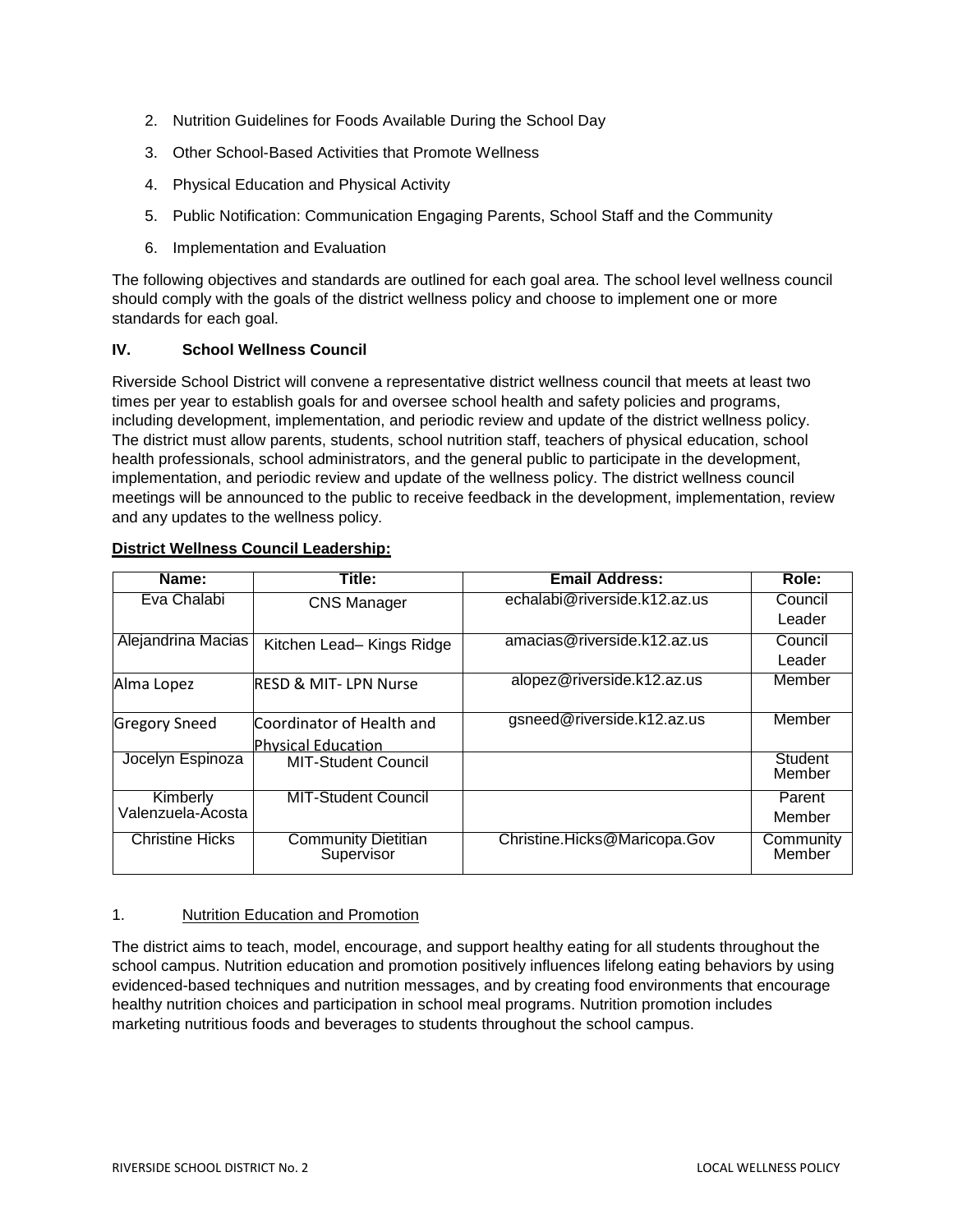## **Standards:**

## **Educational Reinforcement (Public Involvement)**

Collaborate with other school and community groups to conduct nutrition education activities such as health fairs, career days, health/nutrition professional presentations, etc.

Examples:

- o School wellness committee
- o Parent volunteer
- o Local health departments
- o Nonprofit health and community organizations

### **Cafeteria Based Nutrition Education and Promotions at the School**

The school supports coordinated school nutrition programs with cafeteria-based lessons and activities that promote and reinforce healthy school nutrition environments. School Nutrition staff conduct promotions and nutrition activities that include students, staff and community.

Examples:

- $\circ$  School Nutrition staff visit classrooms and explain how the school food service program ensures that meals meet U.S. Department of Agriculture (USDA) nutrition standards and the Dietary Guidelines for Americans.
- o Classes visit the cafeteria kitchen for a tour and demonstration on how meals are prepared.
- o Involve students in planning the school menus.
- $\circ$  Display nutrition posters in the cafeteria and distribute nutrition information.
- o Invite School Nutrition staff to conduct training sessions, presentations and/or information about the School Nutrition Program for students, staff and parents.

## **Curriculum Content Areas**

The school supports the comprehensive health education curriculum nutrition concepts and skills in accordance with curriculum standards.

### **Education Links with School**

Staff create nutrition education lessons in the school cafeteria and classroom by coordinating with the school nutrition manager and teachers. Staff integrates nutrition education with other school health initiatives.

### **Marketing on the School Campus Complies with USDA Standards**

Only food items that meet USDA Smart Snacks in School nutrition standards are marketed on the school campus during the school day.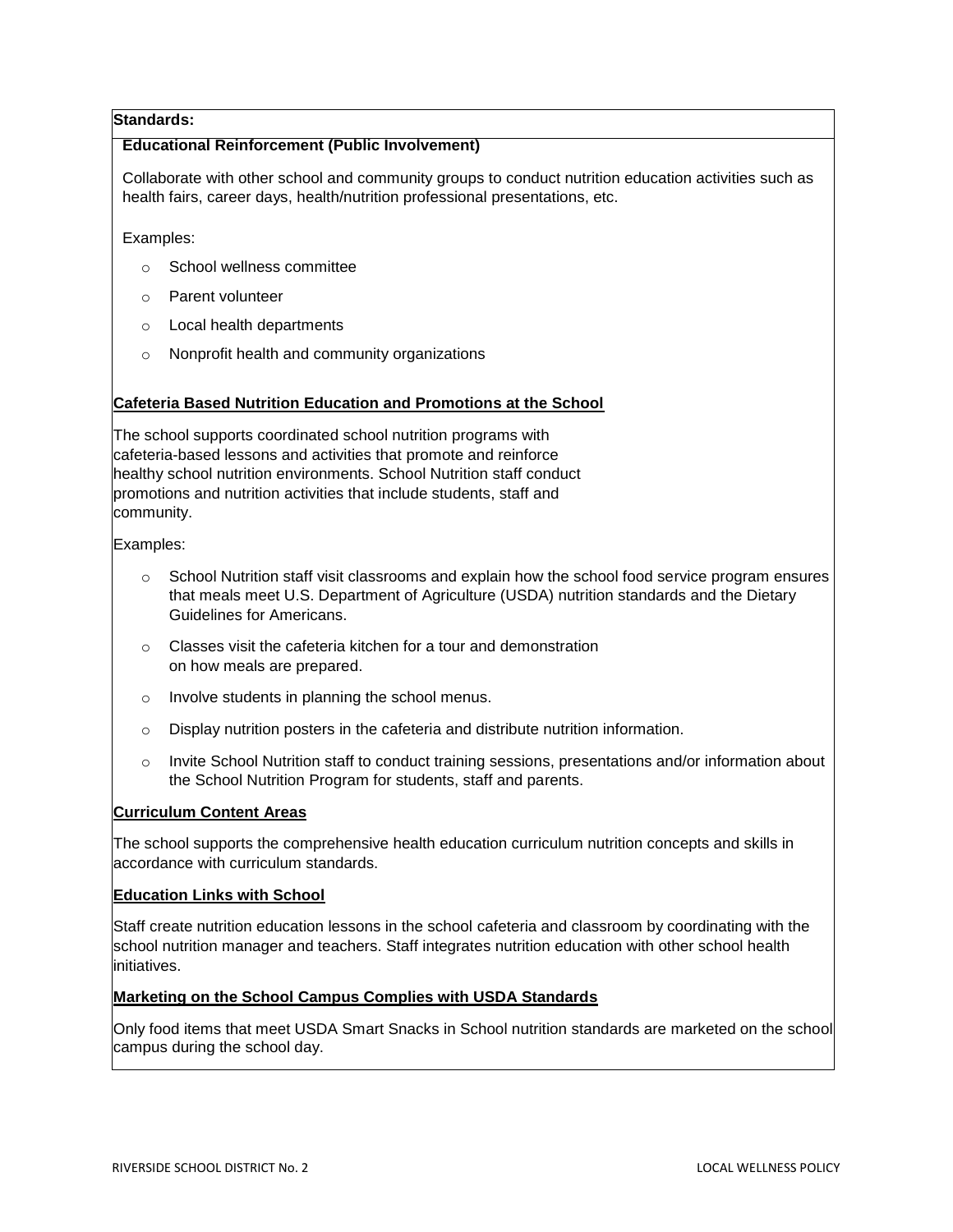**Goal/Objective:** To provide nutrition education experiences that support the instructional component to improve students' eating behaviors and help develop healthy lifestyle practices. To encourage and support nutritious eating by students and adults.

<http://www.fns.usda.gov/hussc/healthierus-school-challenge-smarter-lunchrooms>

<http://www.fns.usda.gov/tn/fruits-vegetables-galore-helping-kids-eat-more>

<http://www.fruitsandveggiesmorematters.org/>

<http://www.farmtoschool.org/>

### **2. Nutrition Guidelines for Foods Available During the School Day**

Riverside School District is committed to serving healthy meals to children, with fruits, vegetables, whole grains, and fat-free and low-fat milk; moderate in sodium, low in saturated fat, and zero grams trans-fat per serving; and to meet the nutrition needs of school children within their calorie requirements.

All schools within the district participate in USDA child nutrition programs, including the National School Lunch Program (NSLP), the School Breakfast Program (SBP), and where applicable, After School Snacks, the Fresh Fruit and Vegetable Program (FFVP) and the Summer Food Service Program (SFSP).

School menus will be posted on the district website and individual school websites. All school nutrition program menus are created and reviewed by a web based program that analyzes nutrients. The school nutrition program will be administered by a team of child nutrition professionals.

The district is committed to ensure that all food and beverages made available to students on the school campus during the school day supports healthy eating. Food and beverages sold and served outside of the school nutrition program will meet the USDA Smart Snacks in School nutrition standards. These standards apply at all locations and services where food and beverages are sold to students during the school day, which may include, but are not limited to, a la cart options in cafeterias, vending machines, school stores, and snack or food carts.

**Goal/Objective:** To provide students with a variety of affordable nutritious meals and snacks. To plan all menus in accordance with federal, state, and local regulations, rules, and guidelines

# **Standards:**

### **Foods available during the School Day**

School meals and after-school snacks adhere to federal, state, and local regulations and guidance as issued by the Secretary of Agriculture under the U.S. Department of Agriculture (USDA), and Arizona Department of Education for Health & Nutrition (ADE). Local menus for breakfast, lunch and after-school snacks are followed as written with minimum menu substitutes.

### **Extra Food Sales**

All foods sold in school adhere to federal, state, and local regulations and guidance as issued by the Secretary of Agriculture under the U.S. Department of Agriculture (USDA), Arizona Department of Education, AZ. ADE.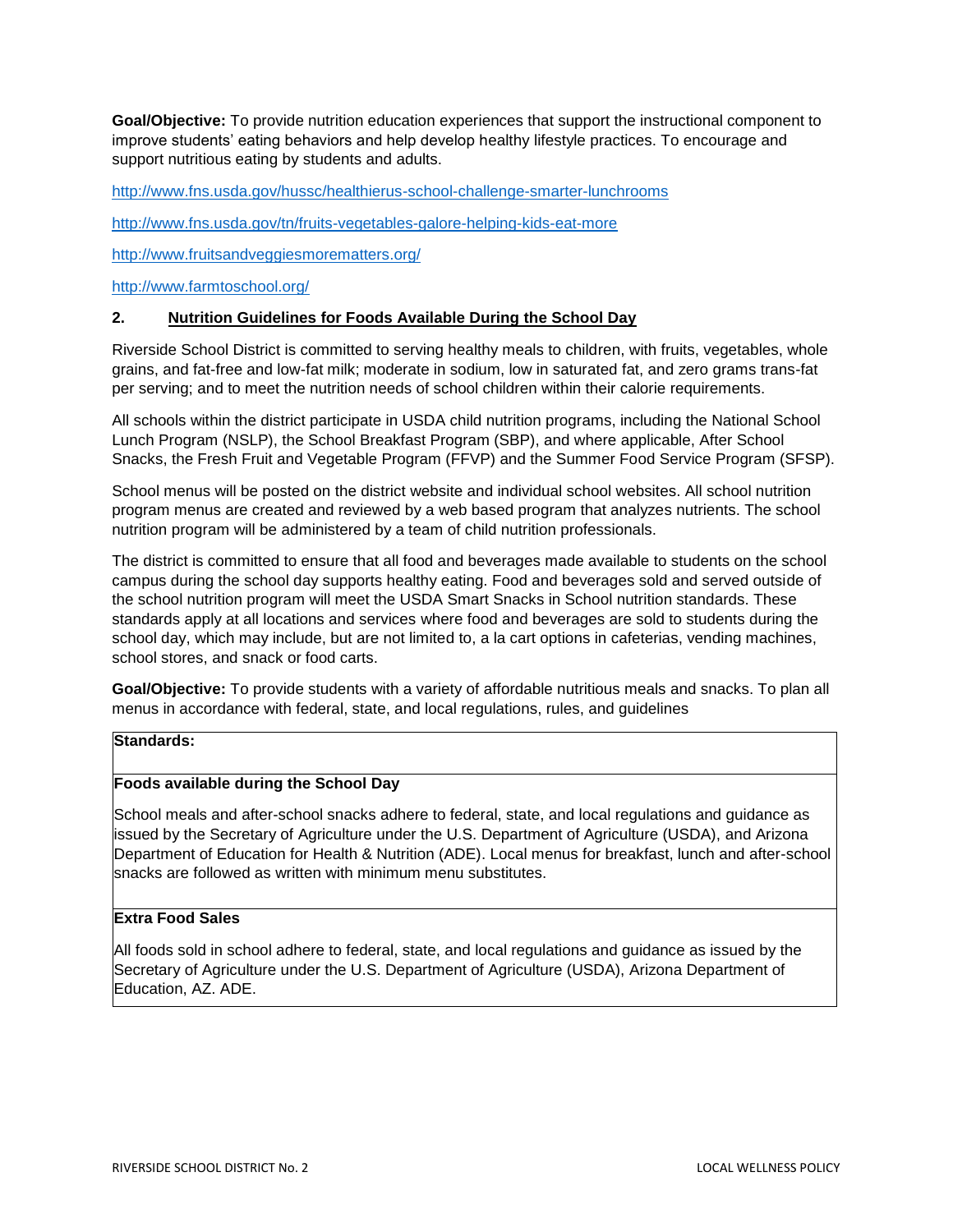### **Fundraisers**

Schools follow the existing Arizona Nutrition Standards and Competitive Foods fund raising policy/procedure. Standards do not apply during non-school hours, on weekends and at off-campus fundraising events.

The standards do not apply to fundraisers in which the food or beverage is clearly not for consumption on the school campus during the school day (ex. cookie dough, pizza dough, vouchers for food).

Appendix-Smart Snacks and Fundraisers

#### **Snacks**

Food provided, but not sold, to students during the school day should meet Smart Snacks in School nutrition standards.

This includes classroom snacks/instructional use of food, snacks offered during student meetings during the school day, and student celebrations and recognition.

Use of nonfood treats as a reward is encouraged.

A recommended list of healthy snack choices for service and consumption by students is included as a resource for school staff, parents and administrators.

#### **Water**

Drinking water fountains are available to all students throughout the school day.

### **Documentation**

Schools maintain files to document that all items sold within the school meet the Smart Snack requirements. This includes nutrition fact labels and ingredient statements for each item.

## **Describe any other Nutrition Guidelines for Foods Available during the School Day activities implemented at the school level:**

### **3. Other School-Based Activities to Promote Wellness**

Schools in the District are encouraged to promote health and wellness to all students and staff members. Schools will provide a clean, healthy and safe environment.

**Goal/Objective:** To provide school-based activities that are designed to promote

student and staff wellness.

<http://cdc.gov/healthyyouth/sher/standards/index.htm>

<http://azed.gov/health-nutrition/health-ed-sandard/>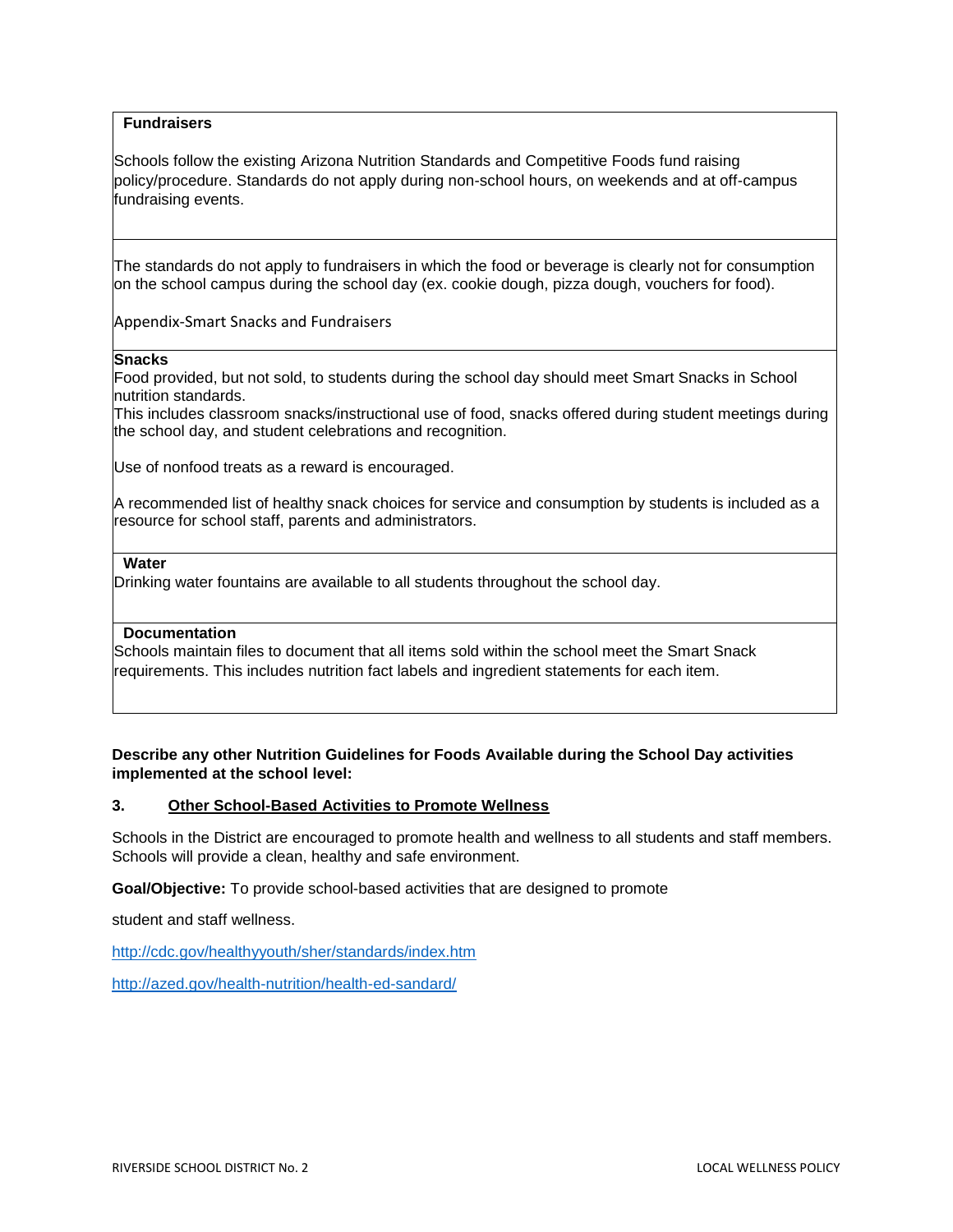## **Standards:**

### **Encourage student and staff members to improve their health and wellness through promotions and programs**

Examples of promotions/programs:

- o Introduce wellness programs to staff members
- o Health screenings
- o Physical activity and fitness
- o Nutrition education
- o Weight management
- o Influenza vaccinations

e-mail messages through the new Wellness Committee communication forums.

**Promote a clean, healthy, safe environment conducive to maximizing instructional focus. A healthy, clean and safe environment will promote a positive effect on students and the school staff.**

Examples:

- $\circ$  Environmental Services and Nutrition Services will insure that school meals are served in a clean and pleasant setting.
- o Dining areas will be attractive and have sufficient space for seating.
- $\circ$  School staff will provide appropriate supervision in school cafeteria areas and serve as role models to students.
- o Schools will provide safe, clean, and hygienic-supported restrooms. Hand-washing equipment, soap, and supplies will be placed in convenient places so that students and staff can wash their hands before eating and other appropriate times. School classrooms will be kept clean and neat.
- o Schools will have appropriate required safety plans.
- o Schools will meet the district policy on staff being trained in CPR.

#### **Schedule meal times to provide adequate time for students to enjoy eating healthy foods.**

Students should be allowed a minimum of 20 minutes to eat after sitting down for lunch. Lunch should be scheduled between 10:00AM and 2:00PM daily.

Schools should not schedule tutoring, club, or organizational meetings or activities during meal times, unless students may eat during such activities.

### **Food Safety**

All foods not prepared by trained district school nutrition staff on campus and made available to students, should be purchased from a reputable commercial establishment to ensure the safety of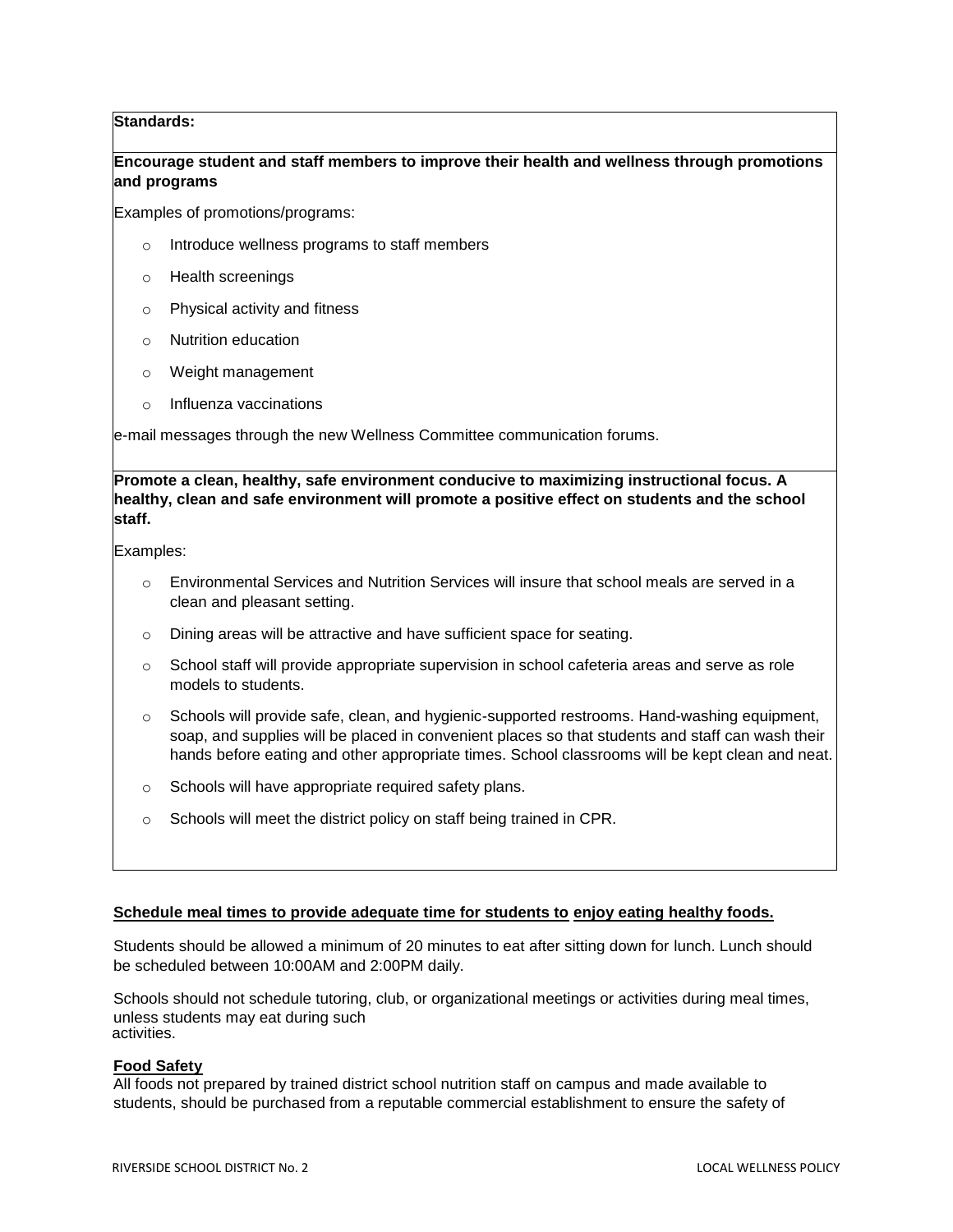students. This does not pertain to an individual student's lunch from home.

Schools discourage students from sharing their foods or beverages with one another during meal or snack times, with respect to allergies and other dietary restrictions.

Each food preparation site is represented by at least one person credentialed in food safety.

All food handlers and foods available on campus adhere to food safety standards.

Sanitation deficiencies sited on local inspections are corrected immediately, including facility deficiencies.

#### **Describe any other School-Based Activities implemented at the school level:**

#### **4. Physical Education and Physical Activity**

Children and adolescents should participate in 60 minutes of physical activity, daily. A substantial percentage of students' daily physical activity requirements can be met through comprehensive school-based physical activity programs. The district will provide students with physical education, using age appropriate, sequential physical education curriculum consistent with national and state standards for physical education.

**Goal/Objective:** To provide students with opportunities for a quality physical education and daily physical activity. To provide these opportunities for each student in order to foster an understanding of the short and long-term benefits of a physically active and healthy lifestyle.

Arizona Physical Education Standards [https://www.azed.gov/standards-practices/k-](https://www.azed.gov/standards-practices/k-12standards/standards-physical-education/)[12standards/standards-physical-education/](https://www.azed.gov/standards-practices/k-12standards/standards-physical-education/)

Centers for Disease Control and Prevention: Physical Education Curriculum Analysis Tool <http://cdc.gov/healthyyouth/pecat/highquality.htm>

Centers for Disease Control and Prevention: Physical Activity for Everyone <http://cdc.gov/healthyyouth/pecat/highquality.htm>

### **Standards:**

**Sequential, standards-based, physical education instruction to include health related fitness components are available for students in grades K-12. (Health-related fitness focuses on activities that promote a healthy lifestyle).**

**Elementary and Middle:** grade K-8 provides daily 45 minutes of instructional health and physical education, and 15 minutes of recess.

**High:** Offers health class online to students. School also has sports teams (Volleyball and Soccer).

Extended periods of inactivity should be discouraged. When there are activities that make it necessary for students to be sitting for long periods of time, such as school-wide testing, students should have periodic "brain breaks," where they are encouraged to stand up and be moderately active.

**Daily physical activity will be available for students in grades K-5.**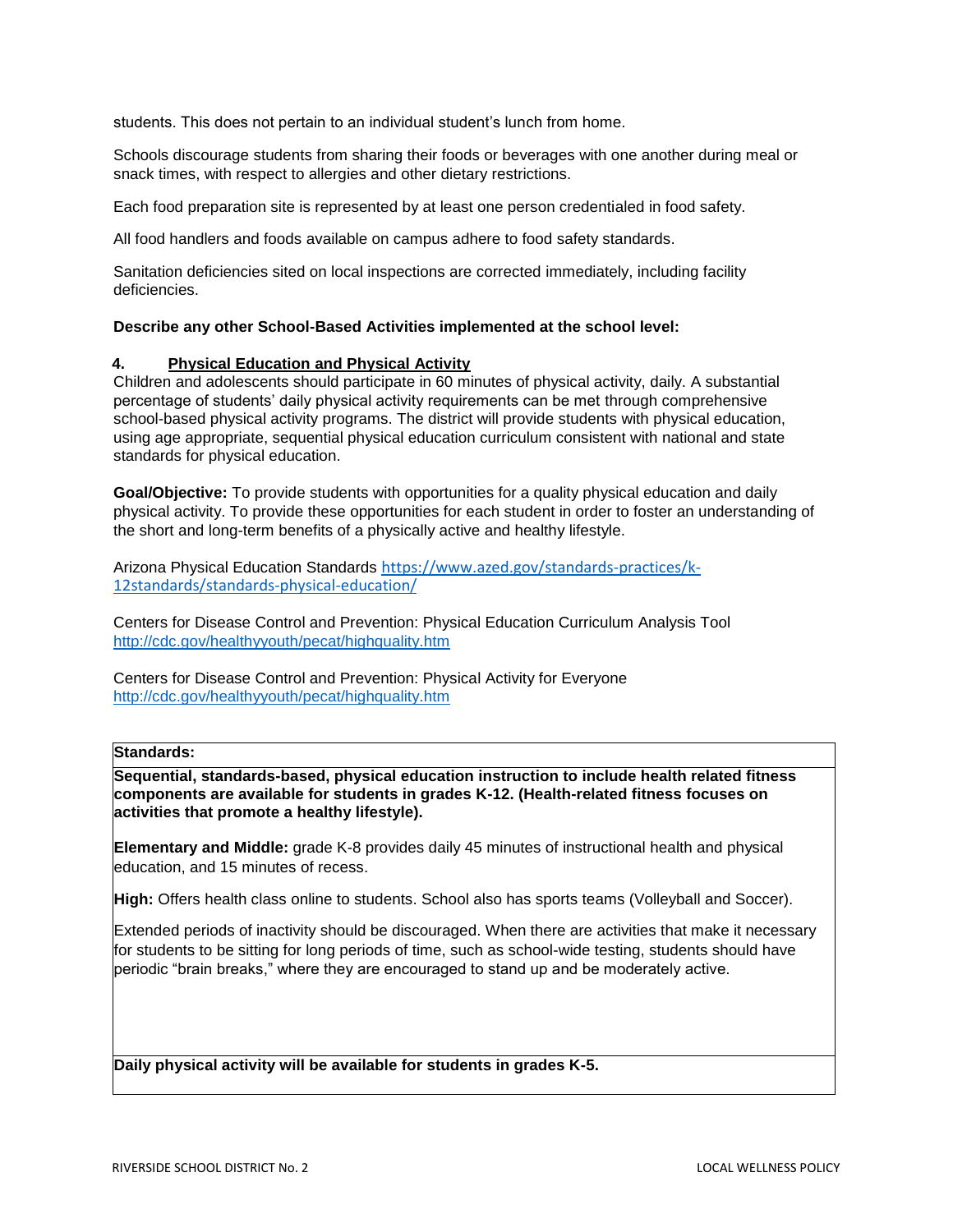Schools are encouraged to provide physical activity opportunities before and after-school for students in grades 6-8.

**Physical activity is neither used as punishment nor withheld as a punishment.**

**Recess is available for all elementary age children for at least 15 minutes on all or most days during the school year. Recess will compliment, not replace, physical education class.**

### **5. Public Notification: Communication Engaging Parents, School Board/ Administrative Staff and the Community**

Riverside School District will promote to parents/caregivers, families, and the general community the benefits of and approaches for healthy eating and physical activity throughout the school year. Families will be informed and invited to participate in school-sponsored activities and will receive information about health promotion efforts.

**Goal/Objective:** To promote clear and consistent messages that explain and reinforce healthy eating and physical activity habits. Messages will be directed to students, staff, parents, and the community.

#### **Standards:**

#### **Public Notification**

The Wellness Council will use electronic (such as email or displaying notices on the school website) and/or non-electronic (such as newsletters or presentations) to ensure that all families are actively notified of the content of, implementation of, and updates to the wellness policy, as well as how to get involved and support the policy.

**Promote messages in school communications that exemplify:**

- o Healthy foods taste good and are good for you
- o Fitness is fun
- o Healthier students are smarter students
- o Our school provides healthy foods for our students and staff
- o Our school promotes healthy lifestyles

Healthier lifestyles enable school employees to be happier and more productive

#### **Engage parents through activities that promote healthier lifestyles.** Examples:

- o Walk Your Child to School days
- o Parent activity nights
- o School, charity and foundation fun runs, walks, fund raisers
- o Post nutrition tips on the school website
- o Send home nutrition information with children
- $\circ$  Share information about local active events and/or education, through the website or take-home materials.

Assign homework that prompts family discussion on healthy habits.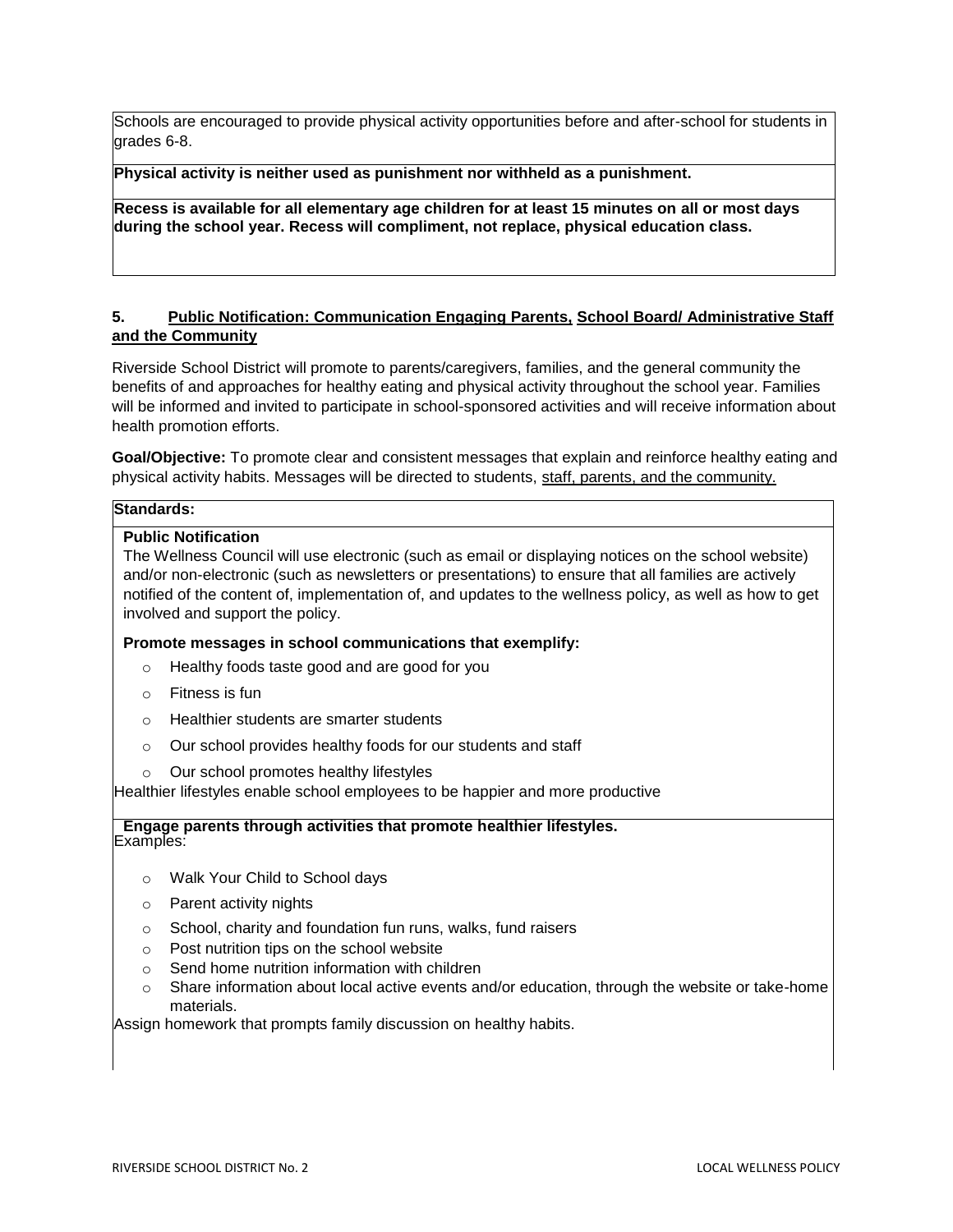**Establish partnerships with community organizations and make outreach to groups that support the school's wellness goals.**

**Communicate activities to news media that promote the school wellness initiatives**

Examples:

- o News releases promoting school sponsored wellness activities
- o Photographs of activities

### **6. Implementation and Evaluation**

The district will develop and maintain a plan for implementation to manage and coordinate the execution of the wellness policy. At least once every three years, the district with evaluate compliance with the wellness policy to assess implementation. Local Wellness Policy Assessment Comparison with a Model Policy.<https://cms.azed.gov/home/GetDocumentFile?id=5900d4191130c00aac66127b>

**Goal/Objective:** To measure implementation of the wellness policy, including the designation of one or more persons with operational responsibility for ensuring that schools are addressing the policy.

The School Nutrition Department will be responsible for collecting and reporting the data to document the school level implementation of the Wellness Policy by using ADE's Activity and Assessment Tool (attached Link). <https://cms.azed.gov/home/GetDocumentFile?id=5900d2e71130c00aac661273>